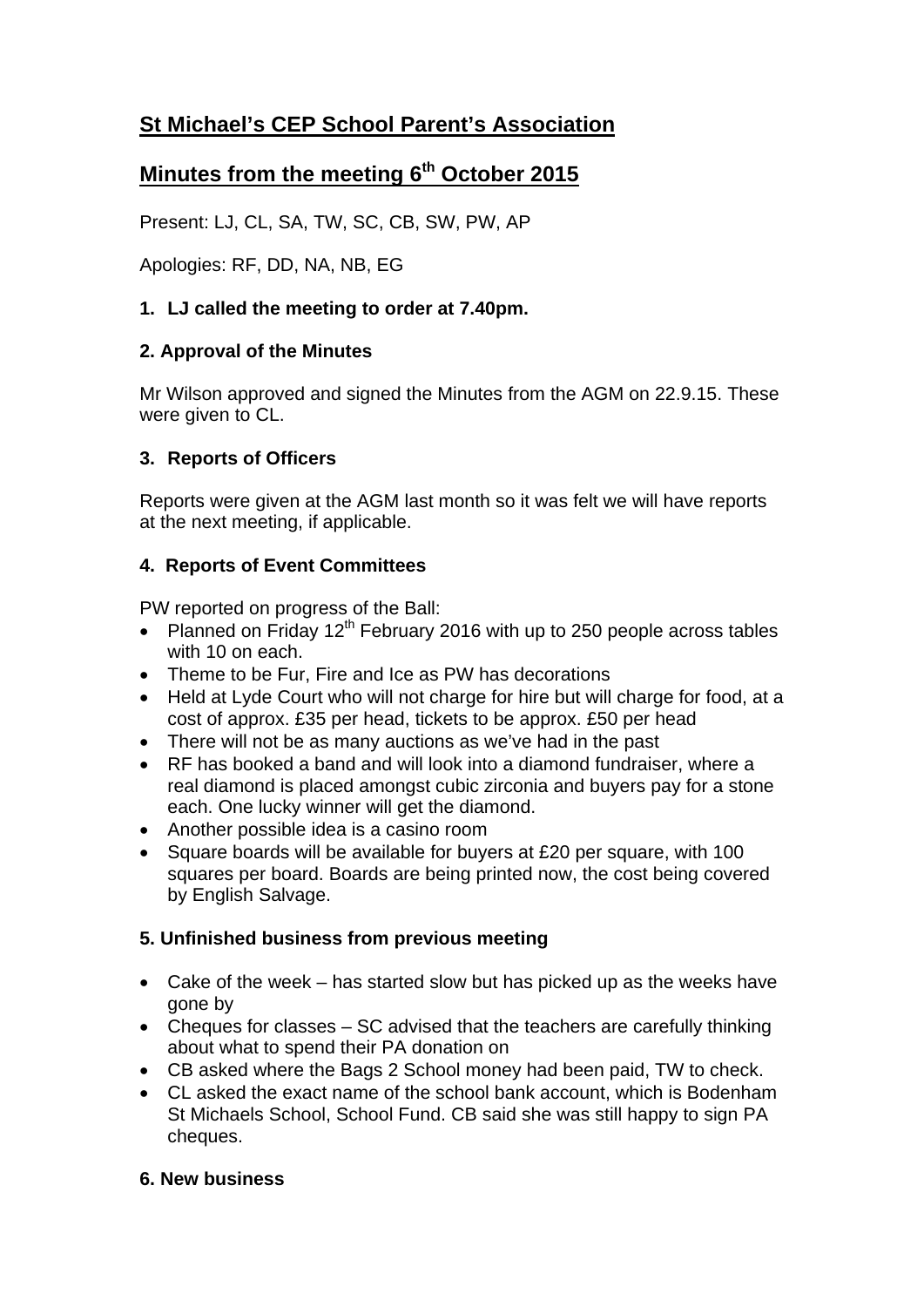## **Apple pressing:**

Wednesday 14<sup>th</sup> October. Needs volunteers to help on the day and pre-school is to be included so please encourage others to help!

#### **Bingo:**

We have been given a date to hold a bingo session at the British Legion in Leominster –  $2^{nd}$  December.

- £50 to be paid to the Legion for hall hire and books, volunteers needed to set up the tables on the night.
- Wear what you like day will be held on  $27<sup>th</sup>$  November and in return children are to bring in boxes of chocolates or bottles of wine.
- SA to create flyer, LJ to organise donations letter.
- CL to ask Alexander & Duncan for a raffle prize.
- LJ advised that Gill Terry has offered us some prizes as the charity she volunteers for had a bingo night cancelled. It was agreed to give her a donation for her charity once our profit had been determined.
- SA to ask Terry Garlick if he would call for us and SW to ask Al.
- SA to advertise on Leominster Online Carboot.
- CL to look into buying dabbers to sell.

### **Xmas fayre:**

It was decided that the scaled down Christmas Fayre would be held straight after the carol service at the church on  $15<sup>th</sup>$  Dec. Will need buckets in reception for hamper donations, and we need to ask DM about tickets. Year 6 children to set up their stalls in the day. There will be a farmers market. It was agreed there would be a squares board for the Christmas Fayre.

#### **Xmas disco:**

The disco will be held straight after the Christmas dinner. TW to confirm when the caterers are holding Christmas dinner. DJ Larry will need to be booked. **Xmas hampers & Squares board:** 

## See Xmas Fayre

**Bags 2 School:** 

#### CL to arrange.

**Big Breakfast:** 

It was agreed that the Big Breakfast would not be a yearly event.

## **Boden:**

It was agreed that we had exhausted Boden evenings for now.

## **Suggested new ideas:**

- Smarties tube and 20p idea where children are given a tube of Smarties and once they have been eaten they fill it up with 20p pieces. PW felt this was more an idea for charity fundraising not for the PA. It was decided to use this idea for Christingle. LJ to speak to person with idea to see if they would still be happy to donate the Smarties.
- Duck race a doable idea for Spring term. Normally this would be 'buy a duck' but it could be sponsored.
- Sponsored something It was decided a sponsored bounce (on a bouncy castle, DD's idea) to tie in with Sports Relief,  $18<sup>th</sup>$ -20<sup>th</sup> March 2016
- Children in Need, Friday 13<sup>th</sup> Nov Hero Day still doing penny line